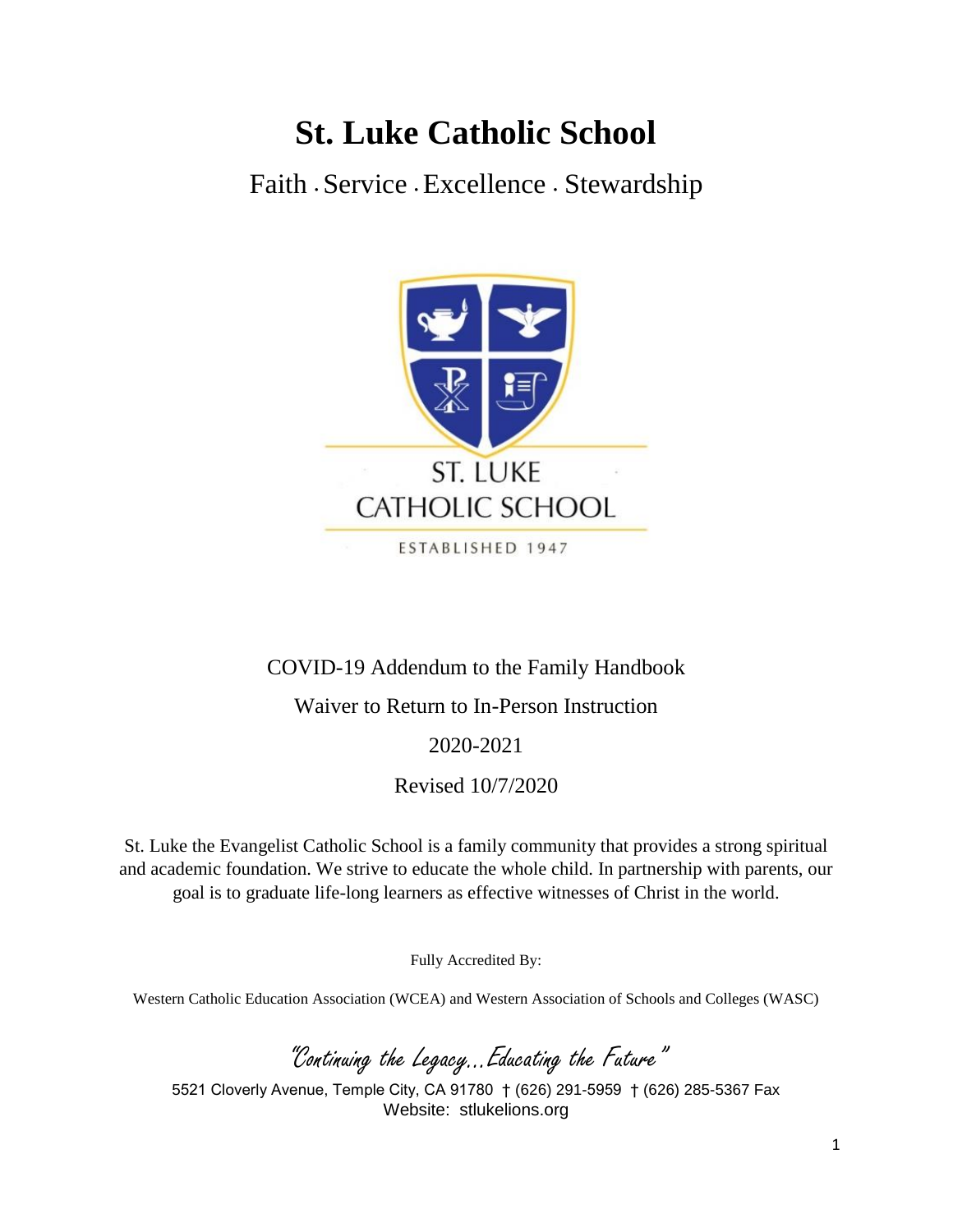Dear Parents, Guardians of St. Luke Catholic School,

As the Principal of St. Luke Catholic School, I would like to start by saying first and foremost, thank you for your commitment to Catholic Education, to our school, and to your children! Your partnership and patience has truly made an impact as we continue to adjust to education in our ever-changing world. When we moved from the school's physical site in March of 2020 to a Distance Learning Model, our teachers and students did so with such determination and patience. Our teachers had in-services and some had additional assistance to be able to most effectively meet the needs of our students. Our children quickly learned how to access their Google Classrooms, Zooms, and different educational sites. As parents, your versatility, attitudes, and determination to assist your son/daughter was commendable! Together, we were able to continue to meet the educational needs of the most important people in our lives-our children!

At this time, we are applying for the waiver to return to in-person instruction. The purpose of this document is to indicate the various safety measures that will be put into place in response to the COVID-19 Pandemic. The measures outlined in this document are intended to keep all students and staff on campus as safe as possible while providing a quality Catholic education. While some of these guidelines may be inconvenient, the guidelines will be implemented with the sole purpose of providing a safe school environment. The following measures are subject to change and update as needed per the guidance of ADLA and County Public health officials. Should such changes take place, families will be notified by the school administration.

Our children are our hope and we want our school to be a place where your son/daughter feels safe, comfortable, and a place where he/she may continue to grow in their Catholic faith and academic excellence, while being supported. Our ultimate hope is that we will be able to return to in-person instruction when it is safe to do so.

We are dedicated to our students and they are our number one priority in all we do at St. Luke Catholic School! In every decision, they are ever-present in our thoughts and we work to meet their educational needs. We will continue to be committed to following the advice of health experts throughout our school year. We are relying on the guidance and expertise of the Centers for Disease Control and Prevention, the state of California, the governor, and the Los Angeles County Public Health agencies to determine when it will be prudent to return to in-person instruction. The health and well-being of our students and teachers/staff remains at the forefront of our decisions.

Initially, when it was determined that we may return to in-person instruction in the fall, a survey was distributed to gain some insight into how comfortable parents/guardians were feeling in regards to the return to school. Most parents/guardians felt that both a combination of in-school and Distance Learning would be a great way to start. However, based upon orders from our local government, we were only allowed to commence with Distance Learning. Now, they have extended applications for waivers for students in grades TK-2<sup>nd</sup> grade.

As we wait for each group of students to return to in-person instruction, we will continue to have a rigorous Distance Learning Platform in order to meet the standards and objectives for your child's grade level. Our goal is to provide your son/daughter with a quality Catholic education that meets and exceeds your expectations.

We remain eternally grateful to you, our parents/guardians, students, teachers, and staff who remain committed to Catholic education and to St. Luke Catholic School! I pray for our return to in-person instruction when it is safe to do so and not before. May God guide the leaders of our world, country, state, and local government to make good decisions for our future! And may the good Lord watch over and protect our entire School Family and extended family, in the coming months ahead!

Blessings and Love,

Ms. Yvette Jefferys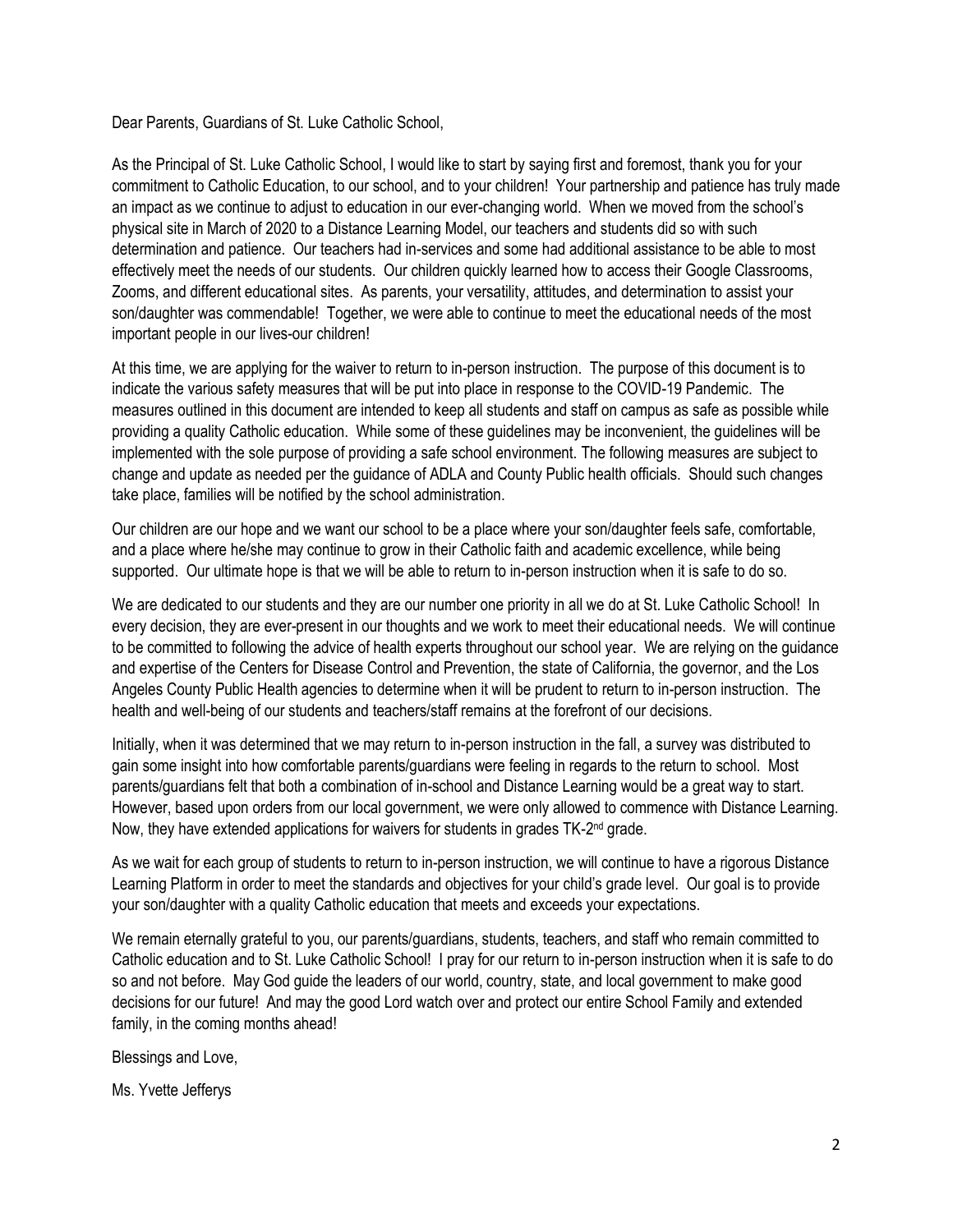# **TABLE OF CONTENTS**

| <b>Reopening Safety Measures</b>                      | 4              |
|-------------------------------------------------------|----------------|
| <b>Academic Planning</b>                              | $\overline{4}$ |
| <b>Instructional Days and Attendance</b>              | 4              |
| Schedules                                             | $\overline{4}$ |
| Drop off and Pick up                                  | $\overline{4}$ |
| Cohorts                                               | 5              |
| Recess                                                | 5              |
| Lunch                                                 | 5              |
| Physical/Social Distancing                            | $5-6$          |
| Use of Other Spaces for Instruction                   | 6              |
| Wearing Face Coverings (Masks and Shields)            | $6 - 7$        |
| Maintaining a Healthy Environment - Health Screenings | $7 - 8$        |
| <b>Temperature Checks</b>                             | 8              |
| When a Student/Teacher/Staff Member Presents Symptoms | $8-9$          |
| Handling a Positive Case of COVID-19                  | 9              |
| Hygiene, Cleaning, and Disinfecting                   | $9 - 10$       |
| <b>Extra-Curricular Activities</b>                    | 10             |
| <b>Limit Sharing</b>                                  | 11             |
| Facilities                                            | 11             |
| Finances                                              | 11             |
| Development and Fundraising                           | 11             |
| Common Sense and Adaptability                         | 12             |
| <b>Communication Plans</b>                            | 12             |
| <b>Public Health Department Contacts</b>              | 12             |
| <b>Steps for a Confirmed Case</b>                     | 13             |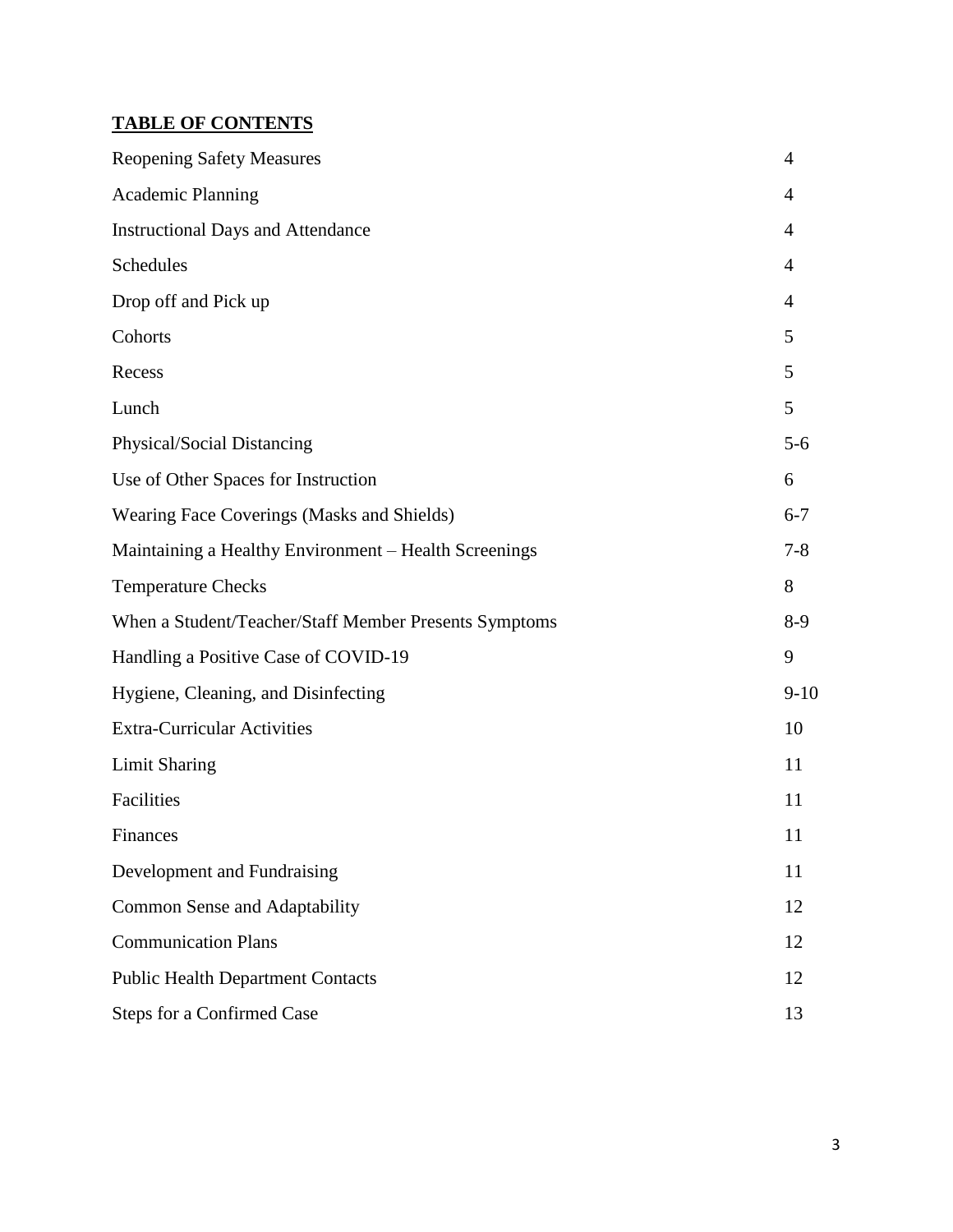## **Re-Opening Safety Measures**

Once we are permitted to return to in-person instruction, we want to ensure that we do it in the safest way possible. The purpose of this document is to indicate the various safety measures that will be put into place in response to the COVID-19 Pandemic. The measures outlined in this document are intended to keep all students and staff on campus as safe as possible while providing a quality Catholic education. While some of these guidelines may be inconvenient, the guidelines will be implemented with the sole purpose of providing a safe school environment.

The following measures are subject to change and update as needed per the guidance of ADLA and County Public health officials. Should such changes take place, families will be notified by the school administration. As of today, the state and local government, as well as the County Public Health Agencies are recommending schools to all start with a Distance Learning Model.

#### **Academic Planning**

The St. Luke Catholic School faculty and staff are committed to providing a quality academic environment for its students. Therefore, the staff will employ a variety of educational strategies to meet the needs of all students, whether or not they are on campus or working remotely.

#### **Instructional Days and Attendance**

The minimum instructional day requirement for the 2020-2021 academic year is extremely important to ensure that we are meeting all the standards and objectives for each specific grade level. There should be a minimum number of instructional minutes. This should be no fewer than between 180 minutes per school day. In addition, students should have work to submit back to the teacher to ensure that the objective and standard was met by the student.

#### **Schedules**

The school schedule, once we reopen, will be modified to allow for social distancing. The goal is to minimize contact with others to the extent possible in a school setting.

## **Drop off and Pick Up**

All parents/guardians will need to utilize carline for drop off and pick up. (The exception will be those enrolled and paying for before and after school care.) Everyone in the car should be wearing a mask, unless under 3 years old. The use of carline will enable you to drive-up, a staff member will take the temperature of your son/daughter, and ask a few health screening questions. Anyone with a fever (100.4 or greater) will not be allowed to exit the vehicle. We are asking for the carline procedure to be utilized so that we do not have so many people entering campus. This will help to keep the number of people on campus to a minimum. In addition, we want to ensure the safety of our students and staff. Once the students are dropped off, we ask that they line up in their designated areas, maintaining social distancing at all times. This will not be difficult to accommodate, since we are truly blessed with a large campus. The large outdoor space will allow for physical distancing between each cohort for both drop off and pickup.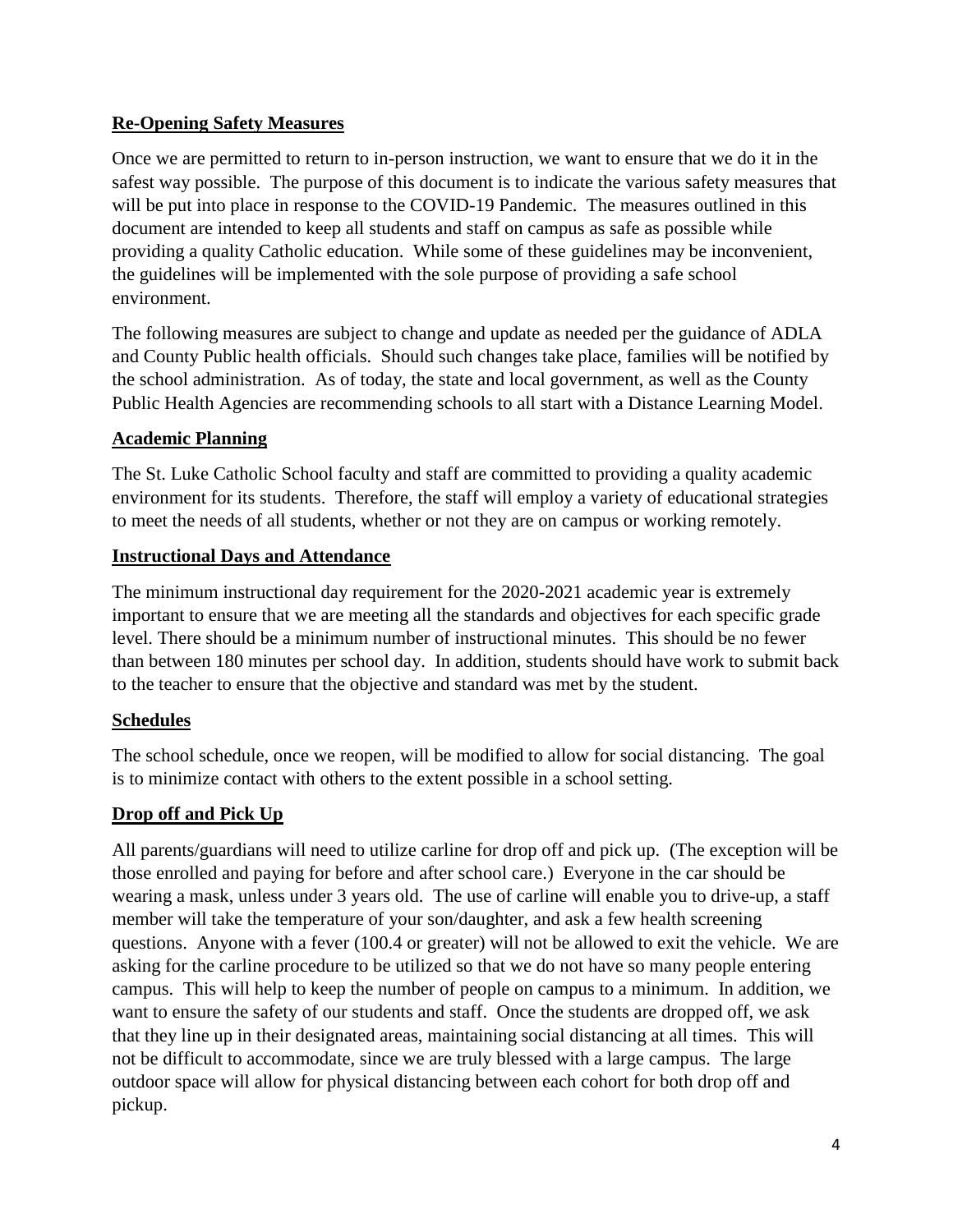## **Cohorts**

Students will be kept in grade level cohorts throughout the entire school day. This includes recess and lunch and will minimize and/or avoid contact with other grades or individuals who are not part of their cohort.

All students will remain with their grade level classmates and practice physical distancing. Our large campus, over one city block, allows for multiple play areas for each cohort. Students in grades TK-4 will eat while students in grades 5-8 play from 12:00-12:20, then students in grades 5-8 will eat while students in TK-4 will play. Lunch tables will be disinfected between cohorts. Each cohort will be assigned a specific play area on campus so that cohorts do not mix. Play spaces will be on a rotating basis per week.

## **Recess**

The students will be allowed to eat their snacks, while maintaining social distancing. We will play outside and eat outside. Students will wear masks when playing, but they may remove them when eating.

## **Lunch**

Grades TK-4 will eat from 12:00 PM-12:20 PM, while maintaining social distancing.

Grades 5-8 will eat from 12:20 PM-12:40 PM, while maintaining social distancing.

The different eating times will enable us to easily social distance and allow for the students to be comfortable while eating and talking. We will play outside and eat outside. Students will wear masks when playing, but they may remove them when eating.

## **Physical/Social Distancing**

Physical distancing, along with the use of other safety practices, such as masks/shields, will be employed by the St. Luke Catholic School staff throughout the school day. As part of the social distancing strategies outlined below, the goal of the staff is to keep students in their respective grades as much as possible, so that any possible infection can be contained. Each grade will be their own cohort. Physical gatherings, such as assemblies with the entire school, will not take place; also recess and lunch time will take place with their classes/cohorts assigned to their respective areas.

## **Physical Distancing in the Classroom**

Student desks and other seating areas are arranged so that there is social distancing between each student in the classroom, as well as other learning areas of the school (library, computer lab, science lab, etc.). The teacher area will be separated from the students' area as well. The school has purchased desk shields for each desk. In addition, desks are spaced 6 feet apart. The TK/Kindergarten class will take naps/have rest time 6 feet apart as well.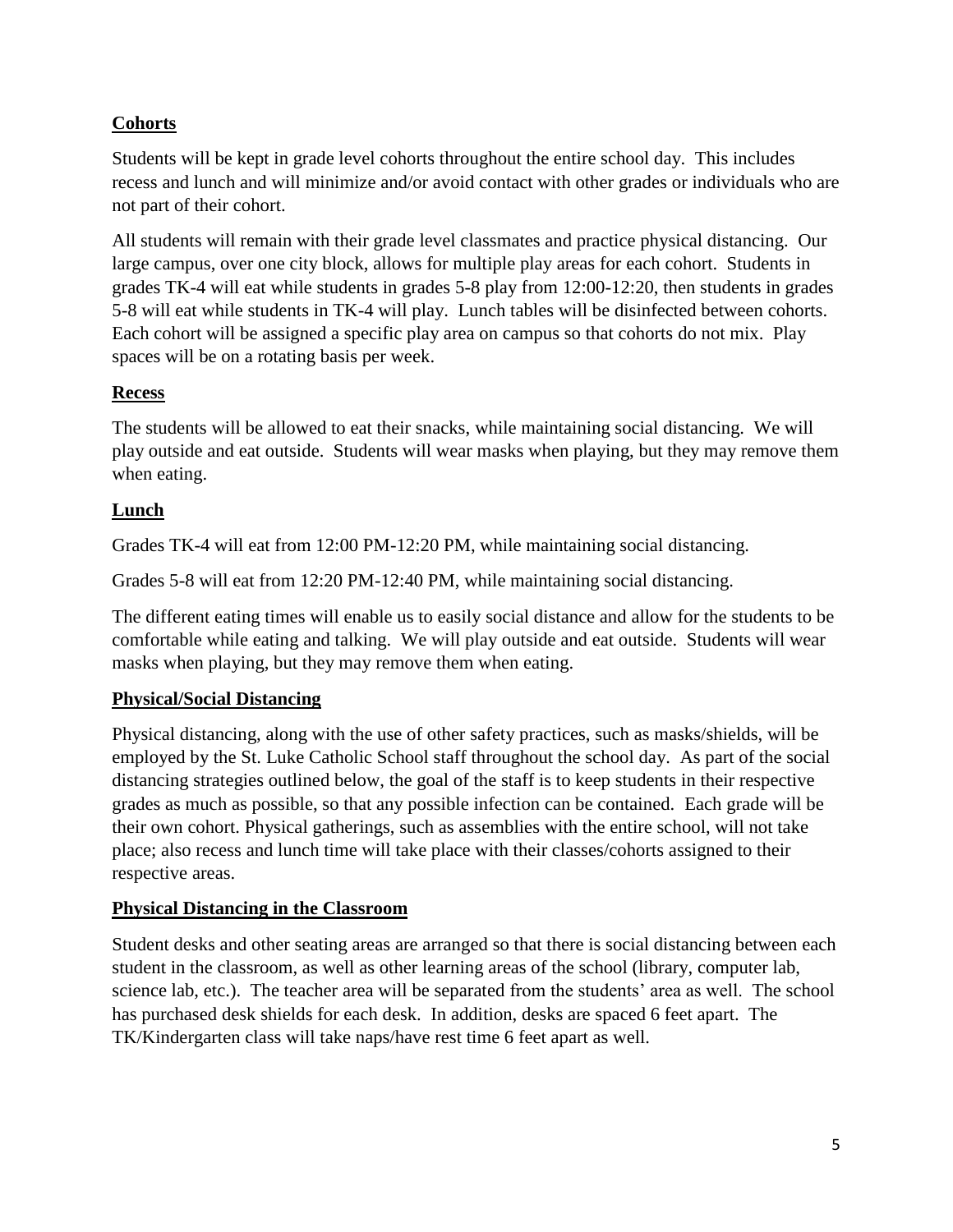#### **Physical Distancing Outside the Classroom**

St. Luke Catholic School will employ various procedures and schedules to ensure that physical distancing is maintained outside the classroom. For instance, the schedules for recess, lunch, etc. have been modified to better accommodate distancing and requirements for use of the facilities and proper hand washing techniques.

#### **Use of Other Spaces for Instruction**

The St. Luke Catholic School staff will utilize additional spaces on campus as needed to further maximize physical distancing. These spaces include the parish hall, outdoor lunch area, computer lab, science lab, and the library.

#### **Wearing Face Coverings (Masks and Shields)**

The use of cloth face coverings and shields will be an important measure in helping to keep students and staff safe while on campus. The St. Luke Catholic School staff will take time to educate students on the appropriateness of face coverings, but the need for reinforcement at home is crucial to our success. As parents/guardians are the primary educators of their children, we want to ensure that we are in this partnership together. Additionally, because of the personal nature of face coverings, each family is responsible for procuring face coverings for their child(ren), and for making sure the face covering is cleaned regularly. Students in grades TK-8 have must wear a mask or a shield. The purpose of the shield is so that the teacher and students may see each other faces, not only making it less scary, but also helping with phonological instruction.

Students **Face Covering Requirements** 

| Under 2 years old          | N <sub>0</sub>                                                 |
|----------------------------|----------------------------------------------------------------|
| 2 years old to $8th$ Grade | Face coverings/shields will be worn properly,<br>unless exempt |

#### **Students**

Students at St. Luke Catholic School are asked to use either a cloth face covering or face shields during the school day. The option for face coverings or shields is given because some studentsdue to specific health reasons- may not be able to wear cloth coverings for extended periods of time; the same may be true for students in the early childhood grades. Students will keep their face coverings on to the degree that it makes sense during the day. In other words, face coverings will not be required during times when the students are eating their snacks or their lunches. In those cases, other measures, such as social distancing will be utilized to keep our students safe.

We have signs in every classroom, in the restrooms, and in the office that promote proper hand washing and other protective measures that describe how to stop the spread of germs.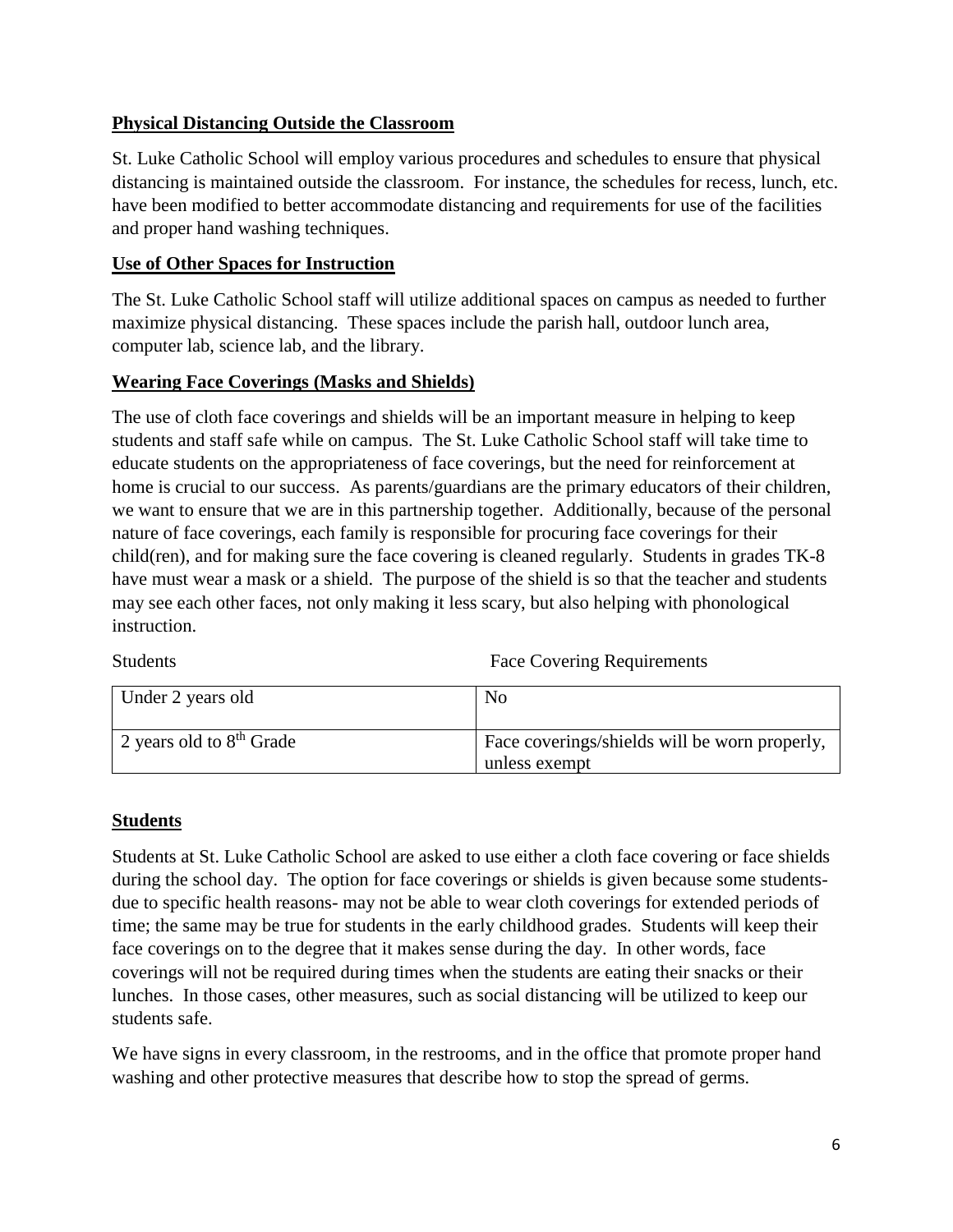All students desks in the classrooms for TK-8 have a desk shield for added protection for students and teachers. Students wash their hands with soap and water periodically throughout the day as activities change. In addition, they will wash their hands before they go to recess, after recess, before lunch, and after lunch.

In addition, each child will be asked to bring his/her own water containers for drinking during recess and lunch. We will eliminate the use of the drinking fountains, as this could be a possible way to spread the COVID-19 virus.

## **Teachers/Staff**

For staff, CDPH guidelines state that, "All staff must use face coverings in accordance with CDPH guidelines unless California Division of Occupational Safety and Health Administration (Cal/OSHA) standards require respiratory protection. It also states that, "In limited situations where a face covering cannot be used for pedagogical or developmental reasons, (i.e. communicating or assisting young children or those with special needs) a face shield can be used instead of a cloth face covering while in the classroom as long as the wearer maintains physical distance from others, to the extent practicable. Staff must return to wearing a face covering outside of the classroom. Thus, all staff are required to wear face coverings.

# **Visitors**

We will refrain from having people on campus, other than students and staff. This will ensure that we are able to prevent the spread of COVID-19 and to keep all of us on campus safe. The office will be open for normal business for parents/guardians. Please wear a mask when you enter and keep the social distance at all times. We will take temperatures, just to ensure that we are taking every precaution possible for our students and staff.

## **Maintaining a Healthy Environment**

## **Staff Training and Family Education**

Faculty and Staff have received training and education over the summer break as well as at staff meetings and updates on the CDPH guidelines. The staff reviewed the COVID-19 Addendum and they also received the waiver to return to in person instruction guidelines. The staff will read through the plans before reopening and we will revisit plans frequently during our weekly staff meetings.

Signs are displayed around campus, especially in high visible areas. The signs promote everyday protective measure like physical distancing, hand washing, and mask wearing.

The principal has shared with families information from the Los Angeles County Public Health and CDC about updates, have received the COVID-19 guidelines, and have received the waiver for in person instruction guidelines. The parents have also been given the <https://www.cdc.gov/coronavirus/2019-ncov/index.html> website for up to date information.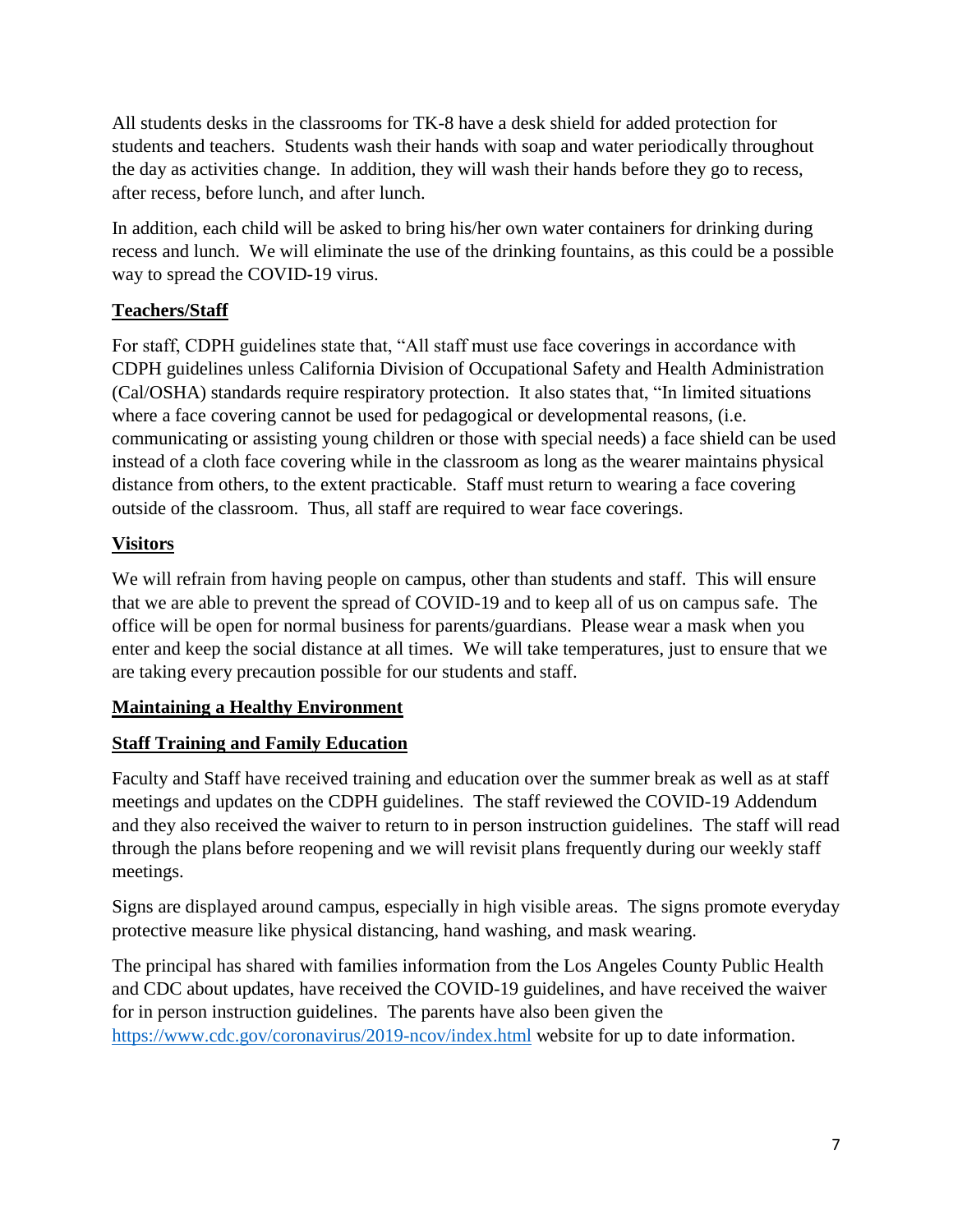Consistent with CDC's recommendations, individuals with COVID-19 signs or symptoms should be referred to a healthcare provider for evaluation on whether testing is needed.

#### **Student Health Screening (At Home)**

Parents/guardians should monitor each day for symptoms at home. Children who are sick must remain home until they are fever/vomit free for a minimum of 24 hours without any medication. (Temperature should be below 100.4 degrees Fahrenheit.) Parents/guardians are asked to err on the side of caution for the safety of all. You can always contact the school, if you have any questions about your child's health status related to school attendance.

#### **Student Health Checks (At School)**

Before entering campus, all students and teachers/staff will be required to engage in symptom screening and temperature check with a no-touch thermometer. All students will respond to a brief health screening protocol. The screening will include questions concerning cough, shortness of breath, fever, and any other abnormal symptoms the student may be experiencing. The use of carline will enable you to drive-up, a staff member will take the temperature of your son/daughter, and ask a few health screening questions. In addition, they will be asked if anyone in their home has had COVID-19 symptoms or a positive test. All students must use sanitizer as they exit their vehicle. Students will be monitored for signs of illness through the day as necessary.

#### **Teacher/Staff Health Screening**

All teachers and staff have been directed to stay home if they are feeling sick or have a temperature. Upon arrival to campus a brief health screening will take place along with a temperature check.

## **Temperature Checks**

Before entering campus, all students/teachers/staff will have their temperatures checked by staff by a no-touch thermometer. If a student has a fever, he/she will not be permitted to step out of their vehicle and must be taken home. The temperature checks and health screenings will take place at carline to ensure that students who may have any symptoms remain in their vehicles and do not infect any other students on campus.

#### **When a Student/Teacher/Staff Member Presents Symptoms**

St. Luke Catholic School will have designated people to monitor the students/teachers/staff of the school throughout the day for signs of illness. Students/Staff who develop symptoms of illness while at school will be separated from others right away. The student/staff member will be confined to the Isolation Room until they can be transported home or to a healthcare facility as soon as practicable. The person will be sent home as quickly as possible and the area that the person came in contact with will be cleaned and disinfected after the 24-hour wait time that has been established by the CDC. We will follow established guidelines for triaging students in the office, recognizing not all symptoms are COVID-19 related. Parents/Guardians will be advised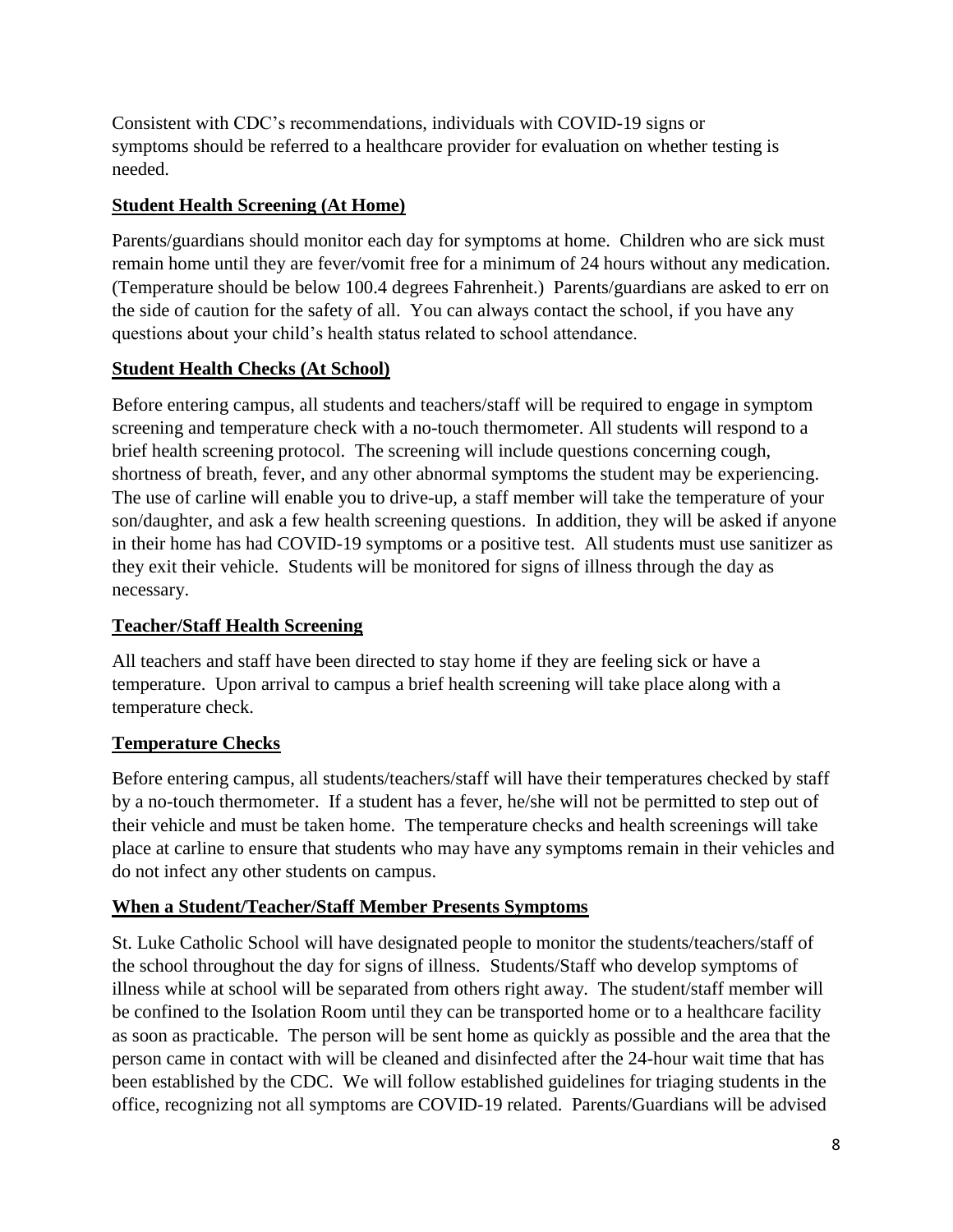that students are not to return until they have met CDC criteria to discontinue home isolation, if identified as positive for COVID-19.

Any student, teacher, or staff who didn't display COVID-19 symptoms in the morning, but begins to display symptoms throughout the day must keep their face mask on and will go home immediately.

## **Handling a Positive Case of COVID-19**

As stated above, anyone who displays COVID-19 symptoms will be sent home immediately and all areas that the person was in or near will be disinfected. If a positive case is verified, a member of the St. Luke Catholic School COVID Task Force will follow all county public health procedures and notify the County of Los Angeles Department of Public Health and Los Angeles Archdiocese immediately. St. Luke Catholic School will follow the protocols and guidelines from the archdiocese, including notifying public health officials and quarantining students and staff, as necessary and support them in contact tracing including identifying students/staff who have been exposed. The principal will communicate with exposed school community members using Gradelink, the school's Student Information System. All affected areas will be thoroughly cleaned and disinfected.

In the instance that our school experiences multiple positive cases of COVID-19 in a 14-day period, we may need to, in consultation with local health authorities and the Archdiocese or Los Angeles, consider a partial or full campus closure.

## **Hygiene, Cleaning, and Disinfecting**

# **Proper Hygiene**

Students and staff will be trained and reminded frequently on proper hygiene, cleaning, and physical distancing protocols. Students and staff will be given frequent opportunities to wash their hands for a minimum of 20 seconds with soap, rubbing thoroughly after application, and using paper towels to dry hands thoroughly. Students and staff are responsible for maintaining proper hygiene throughout the day, including the regular washing of hands and wiping down of high use items (by a staff member) and areas at regular intervals throughout the day.

At a minimum, handwashing breaks will take place:

- Before and after eating
- After using the restroom
- After outdoor play
- Before and after any group activity

The restrooms will be cleaned and disinfected at designated times throughout the day.

## **Cleaning and Disinfecting**

The St. Luke Catholic School campus will be thoroughly cleaned and disinfected to meet public health requirements and keep high use areas clean throughout the day. Hand sanitizers, the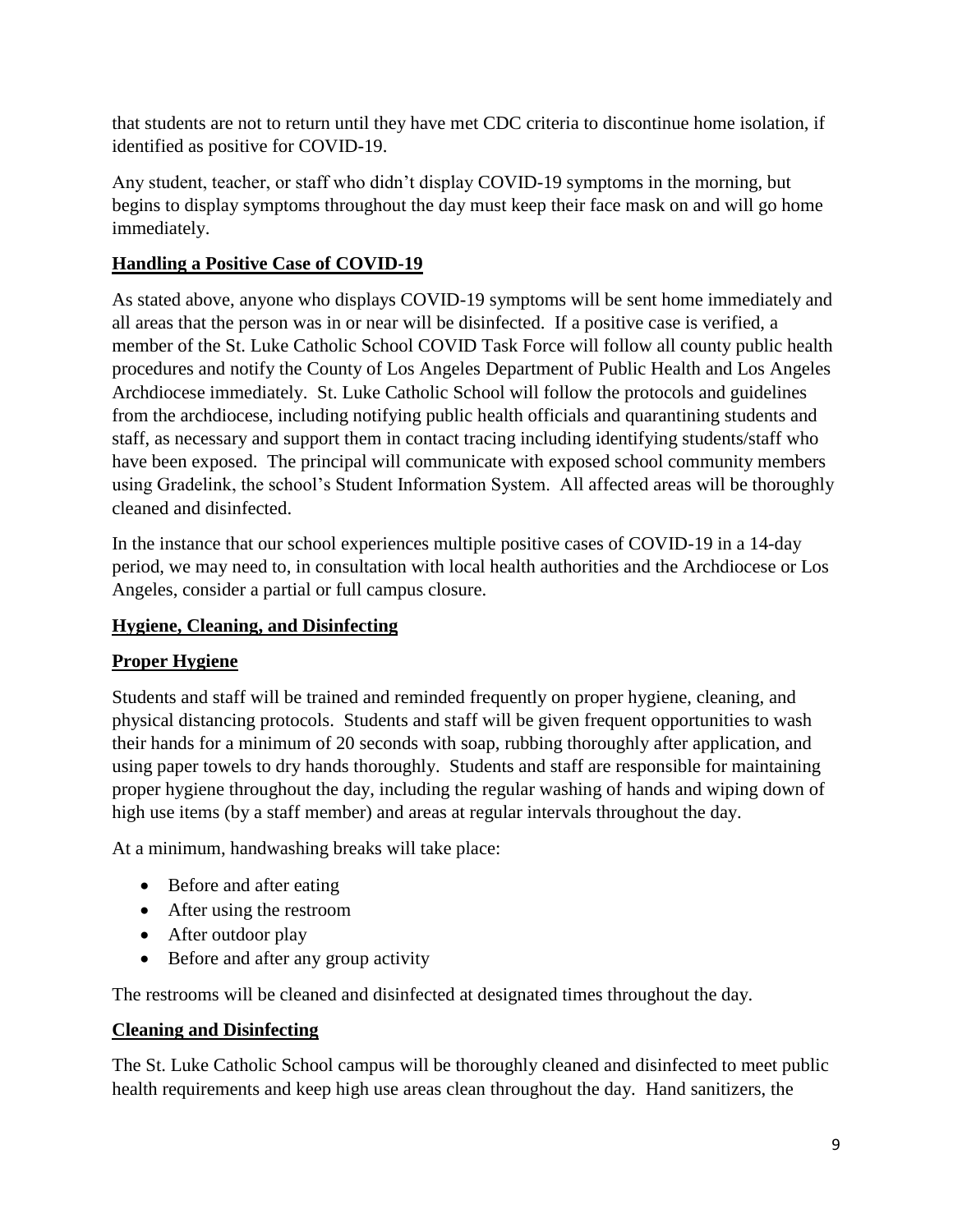washing of hands, tissues, no touch trash cans, and paper towels will be frequently utilized throughout the school day and whenever necessary to ensure the safety of our students/staff.

St. Luke Catholic School utilizes Personal Protective Equipment (PPE) in accordance with the California Department of Public Health (CDPH). These include not only a proper supply of gloves, masks/shields, and cleaning equipment, but also the purchase of no touch thermometers for daily screenings. Each classroom will have sanitizer, tissues, paper towels, and disinfectant readily available for use throughout the day.

St. Luke Catholic School will maintain safety by continuously cleaning and disinfecting throughout the day.

| <b>AREAS</b>                              | <b>SCHEDULE</b>                               |
|-------------------------------------------|-----------------------------------------------|
| <b>Front Office</b>                       | Every time someone comes and goes.            |
| <b>Other Offices</b>                      | Every time someone comes and goes.            |
| <b>Classrooms</b>                         | Once daily and when needed.                   |
| Restrooms (Student and Teacher)           | Twice daily and when needed.                  |
| Laboratories                              | Once daily after each class.                  |
| <b>Break Rooms</b>                        | After recess and lunch.                       |
| Work Space (Teachers' desks, and office   | At the end of each use and daily.             |
| desks                                     |                                               |
| Electronic Equipment (copier, shared      | At the end of each use and daily.             |
| telephones, shared computers/devices)     |                                               |
| General used objects (door handles, light | At least four times a day.                    |
| switches)                                 |                                               |
| <b>Outdoor lunch tables</b>               | At the end of each use and at the end of each |
|                                           | day.                                          |

EPA/Registered Cleaner and disinfectant for use against SARS/COV-2. The principal and vice principal have successfully completed an Integrated Germ Management, Best Pest Management Practices Around Children, and Basic Pest Management in the School and Childcare Setting. This particular course meets the training requirement of the Healthy Schools Act.

In the classroom all students will use their own materials and supplies. All items will be stored in the students' desks. If items need to be shared, they will be cleaned between uses and all students will wash their hands before and after use.

## **Extra-Curricular Activities**

As of now they are limiting after school activities. For now, there can be no after school sports program. We will try to make other activities work with social distancing in place when it is safe to do so.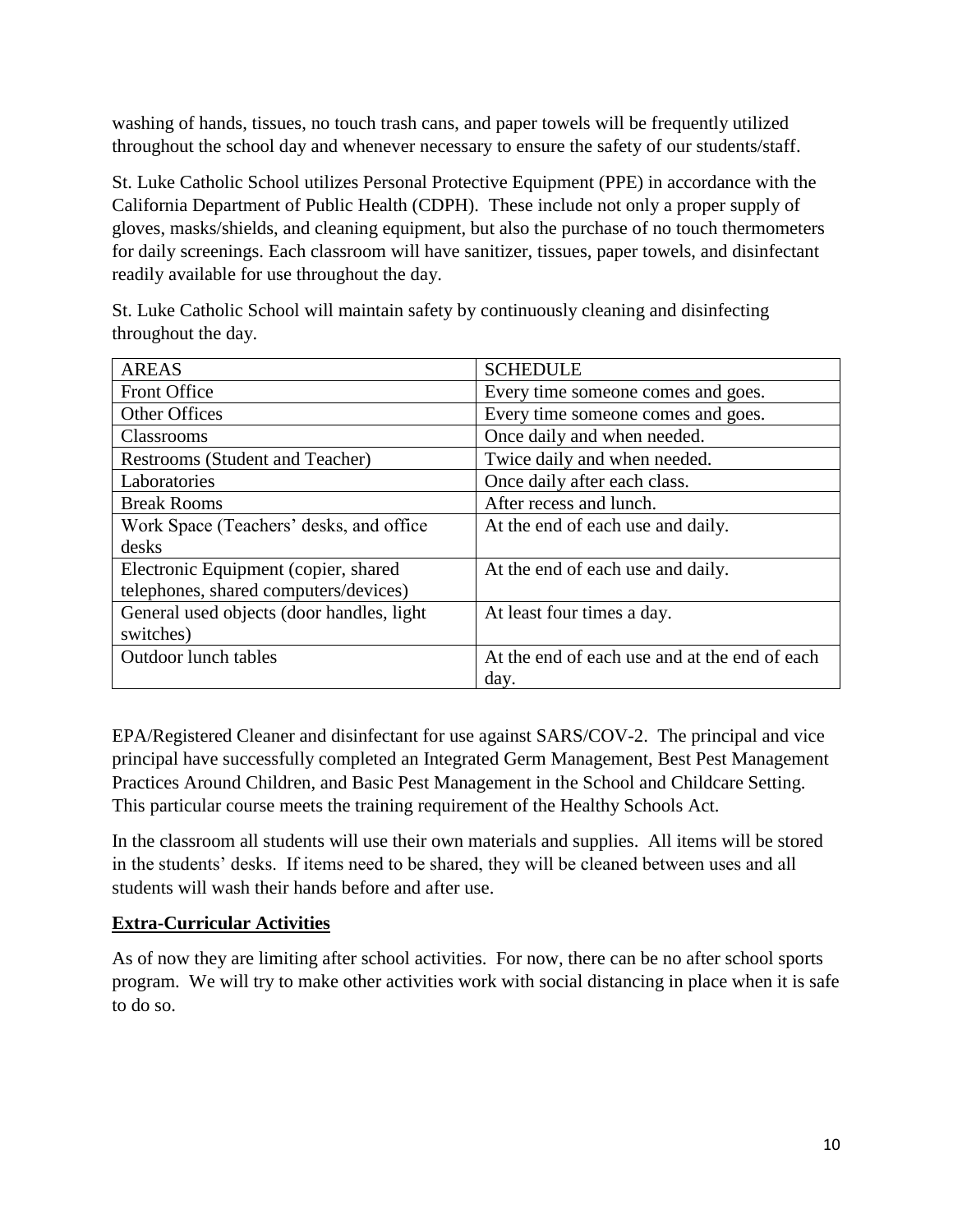#### **Limit Sharing**

#### **Supplies and Materials**

Each child's belongings will be kept in either personal storage areas or personal cubbies/desks. Appropriate belongings will be taken home each day to be cleaned.

Teachers/Staff will limit the sharing of high touch materials (art equipment, books) to the extent possible. These items will be cleaned and disinfected between uses. The same goes for the use of electronic devices, clothing, toys, and other games/learning aides. Chromebooks/iPads/computers will all be cleaned between use.

## **Facilities**

School facilities during the 2020-2021 will be limited to school/parish during the 2020-2021 year (per the discretion of the Pastor). For now, the facilities are closed to all with the exception of teachers, staff, and maintenance workers.

#### **Finances**

In the face of a global pandemic, the school realizes that the economy is fragile and that a family's work situation can change very quickly. With this understanding, the school would like to be informed of any changes in job status. Please provide us with a letter from your employer, if you are furloughed or let go due to COVID-19. We cannot carry families that are beyond 30 days late in payment, unless there is a plan in place. This is why communication is extremely important.

At the same time, the cost to educate a child at St. Luke Catholic School is much more than what is paid in tuition. The school's expenses do not change even if the school is required to utilize Distance Learning at any point during the school year. The criteria for switching to Distance Learning will be if at least 5% of the student body and staff are diagnosed with COVID-19 within a 14-day period, according to the Department of Public Health guidance. In fact, overall costs for the coming year will be higher due to the purchase of additional PPE and the lack of some of our fundraisers. In addition, we were unable to have our Annual Wine Tasting event in the spring. That event usually generates between \$6,000.00-\$8,000.00. The money raised at that event typically helps families needing tuition assistance

#### **Development and Fundraising**

Despite the impact of the COVID-19 Pandemic, the importance of fundraising for the school remains as constant as ever. Fundraising, among other things, allows us to keep our tuition rates at an affordable level. In addition, because we cannot have any gatherings as of yet, we will not be able to have any of our smaller fundraisers such as Taco Night, Oktoberfest, Halloween Mini Carnival, etc. All of these events offset the cost of tuition. The only thing we will be able to still do is the Lions' Club Raffle. We ask for families to go over and above on this because more than likely, it will be our only fundraiser in the fall.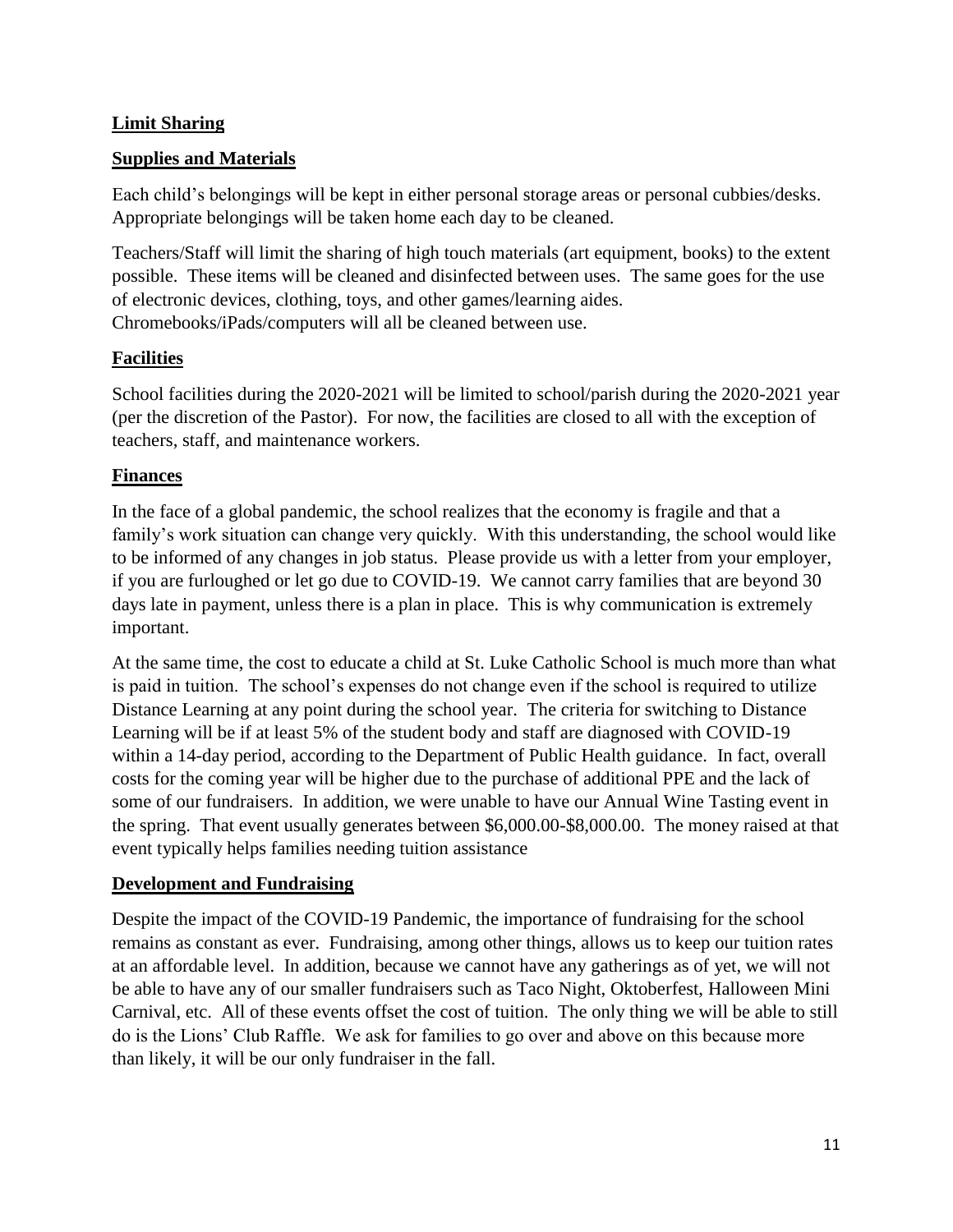#### **Common Sense and Adaptability**

The guidelines found in the Addendum to the Family Handbook are intended for the sole purpose of keeping our students, staff, and families as safe as possible during the year. The school is more likely to provide uninterrupted face-to-face instruction, if together, we can provide and maintain a safe school environment. This means home and school working together. We are St. Luke Catholic School!

Any of the above is subject to change depending upon increased infections in the broader community, and the recommendations from public health officials and the ADLA. The hope, of course, is to be less restrictive over time, if and when, the public health situation improves.

#### **Communication Plans**

The COVID-19 Task Force/Principal will communicate using the template letter for the Los Angeles Department of Public Health. We will communicate with the cohort/school community depending on the scenario if there has been a positive case among staff, students, or one of their household members.

#### **Public Health Department Contacts**

Los Angeles Public Health Department: (213) 240-8117

Center for Disease Control (CDC): (800) 232-4636

COVID-19 Call Center: 211